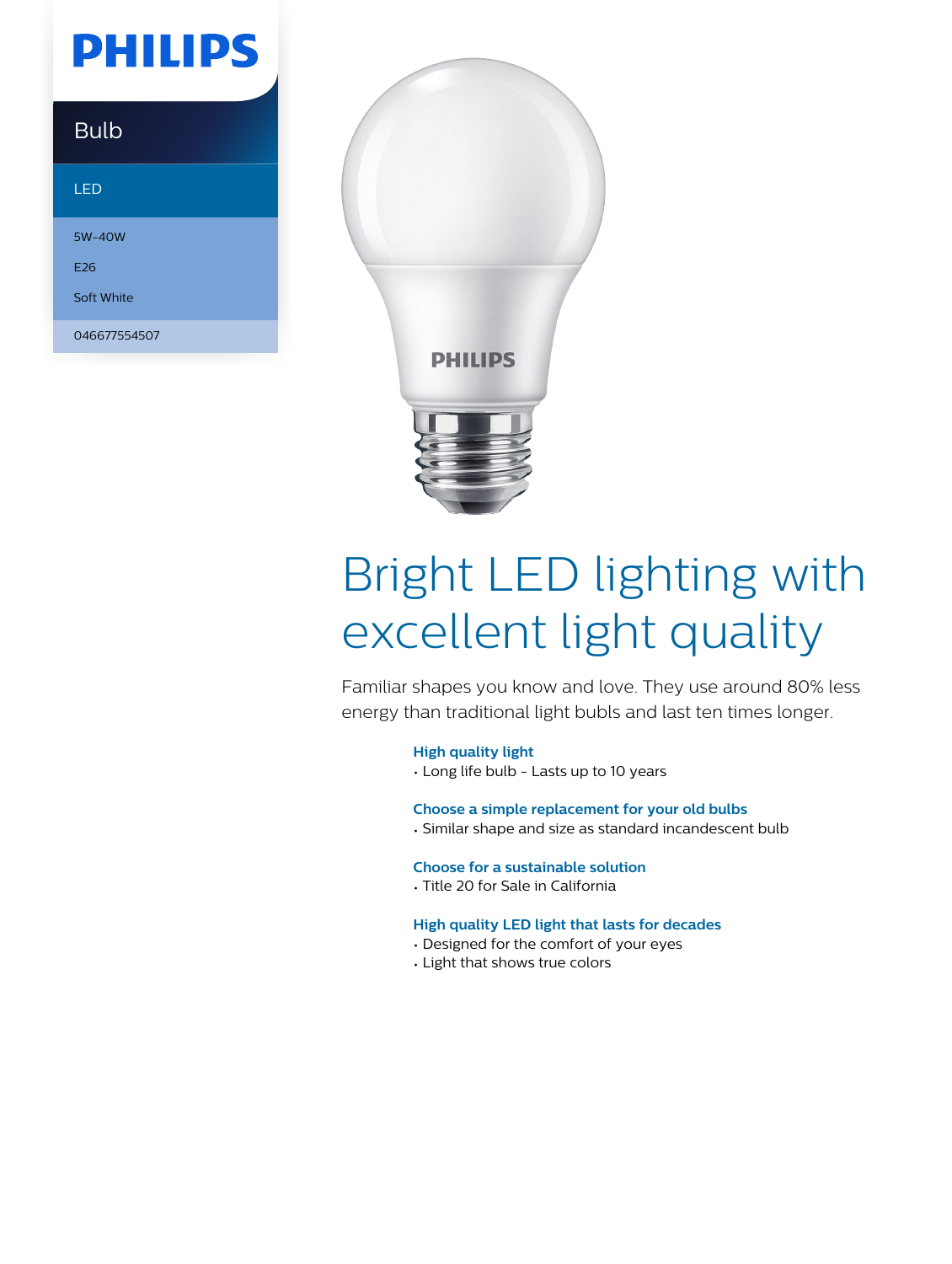### 046677554507

## **Highlights**

#### **10,950-hour rated average life**

With a lifetime of up to 10,950 hours, you can reduce the hassle of frequently replacing your light bulbs, and enjoy a perfect lighting solution for over 10 years.

#### **Replaces standard incandescent**

With its beautiful design and familiar shape, this energy-saving LED bulb is the perfect sustainable replacement for traditional incandescent bulbs.

#### **Title 20**

This bulb has been designed in compliance with CEC regulations for California Title 20, for sale in California.

### Specifications

#### **Bulb characteristics**

- Dimmable: No
- Intended use: Indoor
- Lamp shape: Non directional bulb
- Socket: E26
- Technology: LED
- Type of glass: Frosted

#### **Bulb dimensions**

- Height: 11.2 cm
- Weight: 0.04 kg
- Width: 6.1 cm

#### **Durability**

- Average life (at 2.7 hrs/day): 11 year(s)
- Lumen maintenance factor: 70%
- Nominal lifetime: 11,000 hour(s)
- Number of switch cycles: 50,000

#### **Light characteristics**

- Beam angle: 210 degree(s)
- Color consistency: 4SDCM
- Color rendering index (CRI): 90
- Color temperature: 2700 K
- Light Color Category: Soft White
- Nominal luminous flux: 450 lumen
- Starting time: <0.5 s
- Warm-up time to 60% light: Instant full light

#### **Designed for the comfort of your eyes**



It's easy to see how harsh lighting can strain the eyes. Too bright, and you get glare. Too soft and you experience flicker. Now you can gently light up your world with LEDs designed to go easy on the eyes, and create the perfect ambience for your home.

#### **Light that shows true colors**



See the true colors of your clothes when you select an outfit from your wardrobe – you can pair a red dress and red shoes with confidence and be sure the colors match perfectly.

#### **Miscellaneous**

• EyeComfort: Yes

#### **Other characteristics**

- Lamp current: 50 mA
- $\cdot$  Efficacy: 90 lm/W

#### **Packaging information**

- EAN: 046677554507
- EOC: 554501
- Product title:
- 5A19/LED/927/P/E26/ND 4/4FB T20

#### **Power consumption**

- Power factor: >0.7
- Voltage: 120 V
- Wattage: 5 W
- Wattage equivalent: 40 W

#### **Rated values**

- Rated beam angle: 210 degree(s)
- Rated lifetime: 11,000 hour(s)
- Rated luminous flux: 450 lumen
- Rated power: 5 W